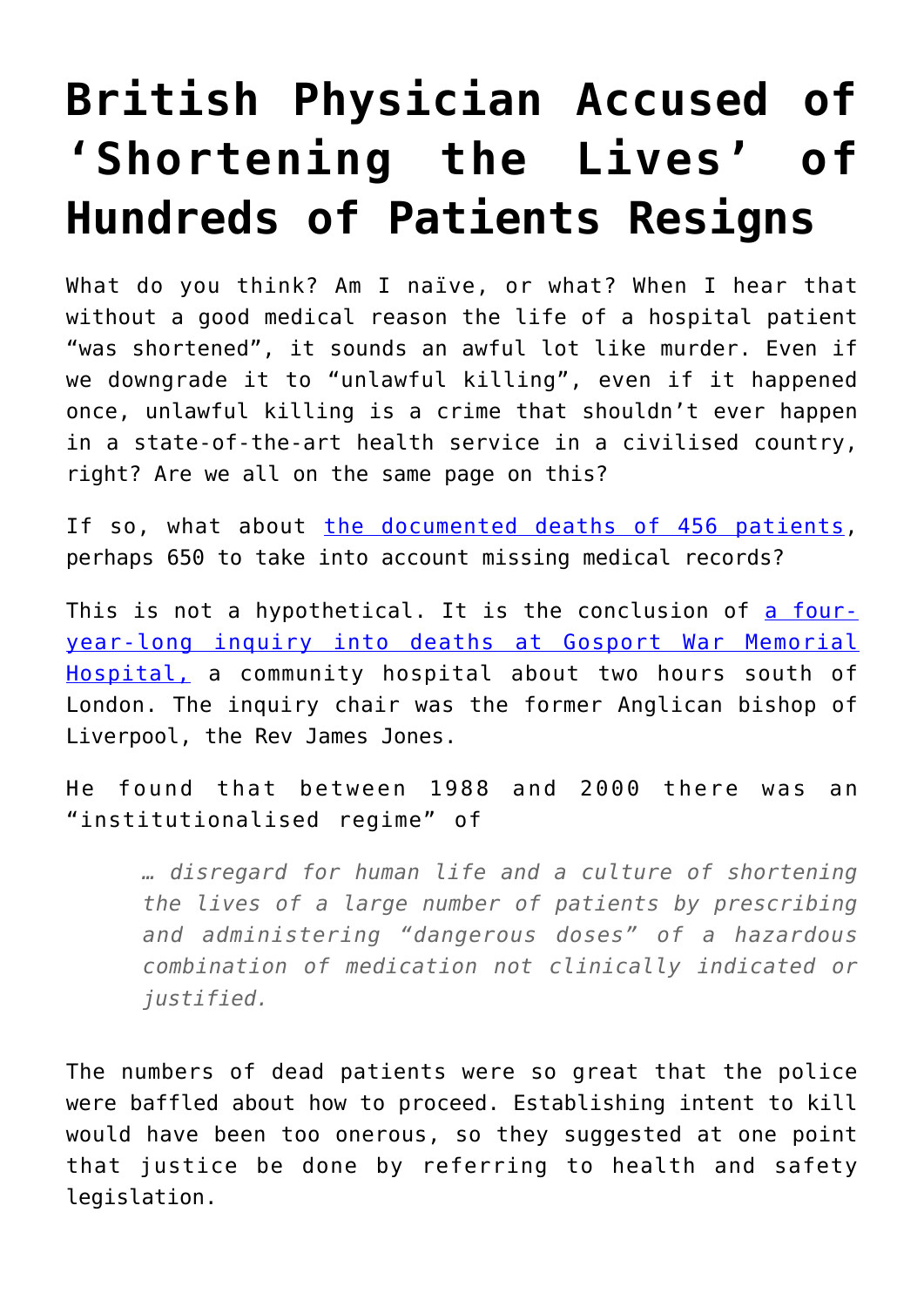One doctor is at the centre of the allegations in the report, a family physician named Mary Barton. But the horrifying conclusions drawn by the investigators is that the whole system was complicit in the mounting death toll, not just her. Dr Barton prescribed the drugs, but nurses administered them, pharmacists supplied them, specialists defended her, police shielded the hospital from complaints. There were complaints and whistle-blowers but they were ignored. The report states that "a striking feature of the documents [which they examined] is that no one attempted even to challenge these behaviours."

Complaints from families were dismissed. The report does not hesitate to call it "obfuscation": "Over the many years during which the families have sought answers to their legitimate questions and concerns, they have been repeatedly frustrated by senior figures."

The report has been handed over to the police, so there will be further revelations. This is what is known so far.

From 1988 Dr Mary Barton worked part-time at Gosport War Memorial Hospital as a "clinical assistant" – a doctor who oversaw care of patients in rehabilitation and geriatric wards. Her customary way of dealing with patients was to put them on powerful, potentially lethal, opioids soon after admission instead of proceeding up an inclined plane as their pain grew worse.

A practice of "anticipated prescribing" grew, whereby nurses could use their discretion to administer the opioids. Dr Barton often wrote in her notes, "I am happy for nursing staff to confirm death" And this "often" happened when patients had been admitted with a plan to leave the hospital in their families' care after treatment. They did leave the hospital, feet first.

This is the horrifying testimonial by nursing aide Pauline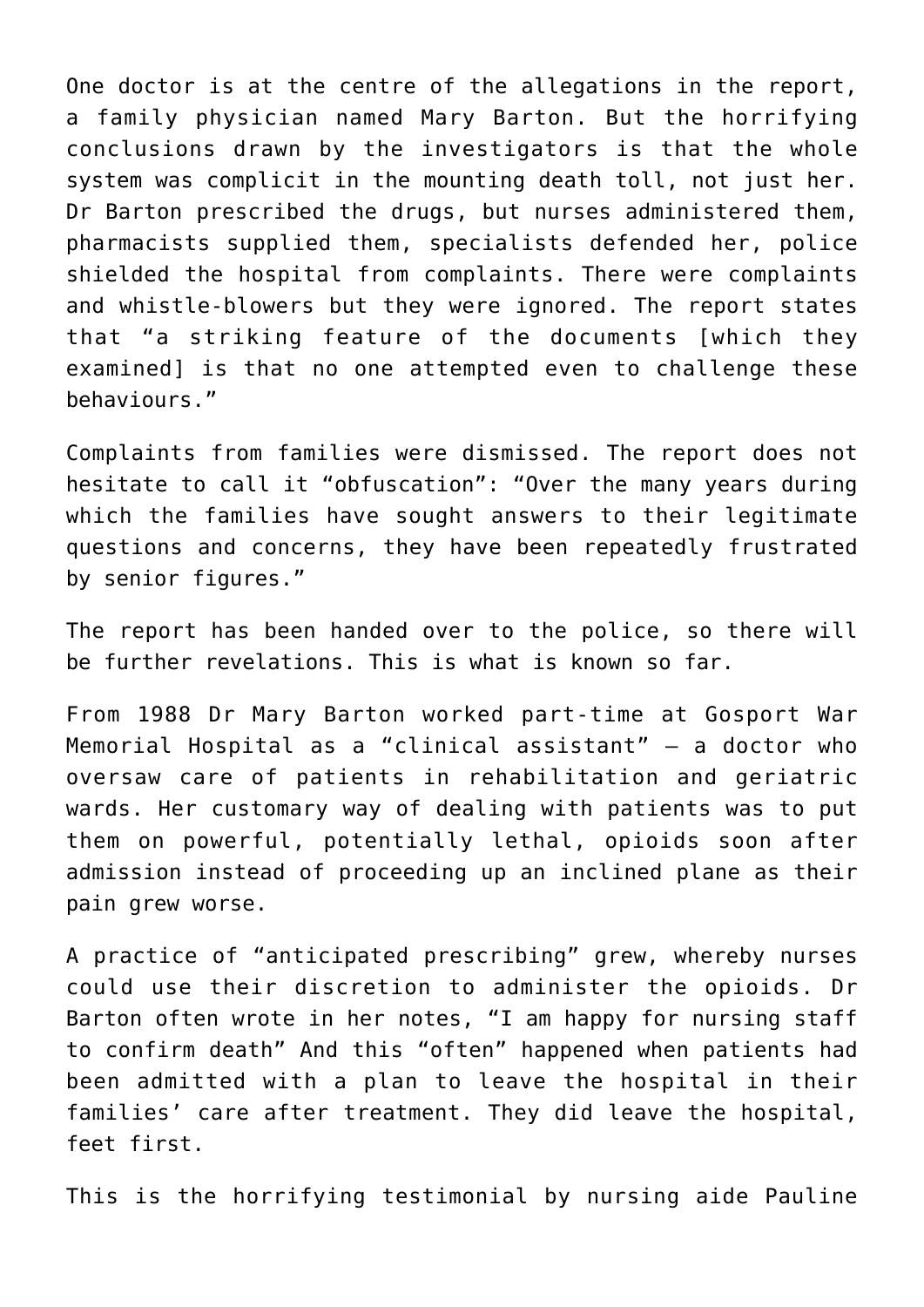Spilka in 2001 – which the report described as incontrovertible. She recalled one 80-year-old patient with stomach cancer, a former footballer, who was "difficult" – a complainer who failed to follow nurses' instructions and was a non-stop talker. In conversation with another aide, they agreed "if he wasn't careful he would 'talk himself onto a syringe driver'." And lo and behold thus it came to pass. One day the stroppy old blighter was his normal cranky self; the next day he was on a syringe driver trickling opioids into his body, unconscious, and on his way to The Great FA Cup in the Sky. When Ms Spilka complained to the nurse in charge, he accused her of "Failing to come to terms with death".

This pattern of events was not exceptional: it happened 456, possibly 650, times.

When opioids were prescribed without appropriate clinical justification, the doctor certifying death had a problem: what should she write on the death certificate of a patient who was effectively given an overdose? Easy – "bronchopneumonia". Easy – everyone knows that lots of old people die of chest infections. As a consequence, the number of patients who died of bronchopneumonia rose from less than 10 in 1992 to more than 90 in 1994.

So what has happened to the doctor at the centre of the scandal, Dr Barton?

Now 60, she was still working as a doctor, having survived three police inquiries, until this week, when she handed in her resignation. In 2010 the UK's General Medical Council found her guilty of "serious professional misconduct", but did not strike her off the register. Instead she was allowed to continue practicing with conditions. Dr Barton even told the GMC that "if put in the same situation again she would behave in the same way."

What are we to make of this ghastly scandal?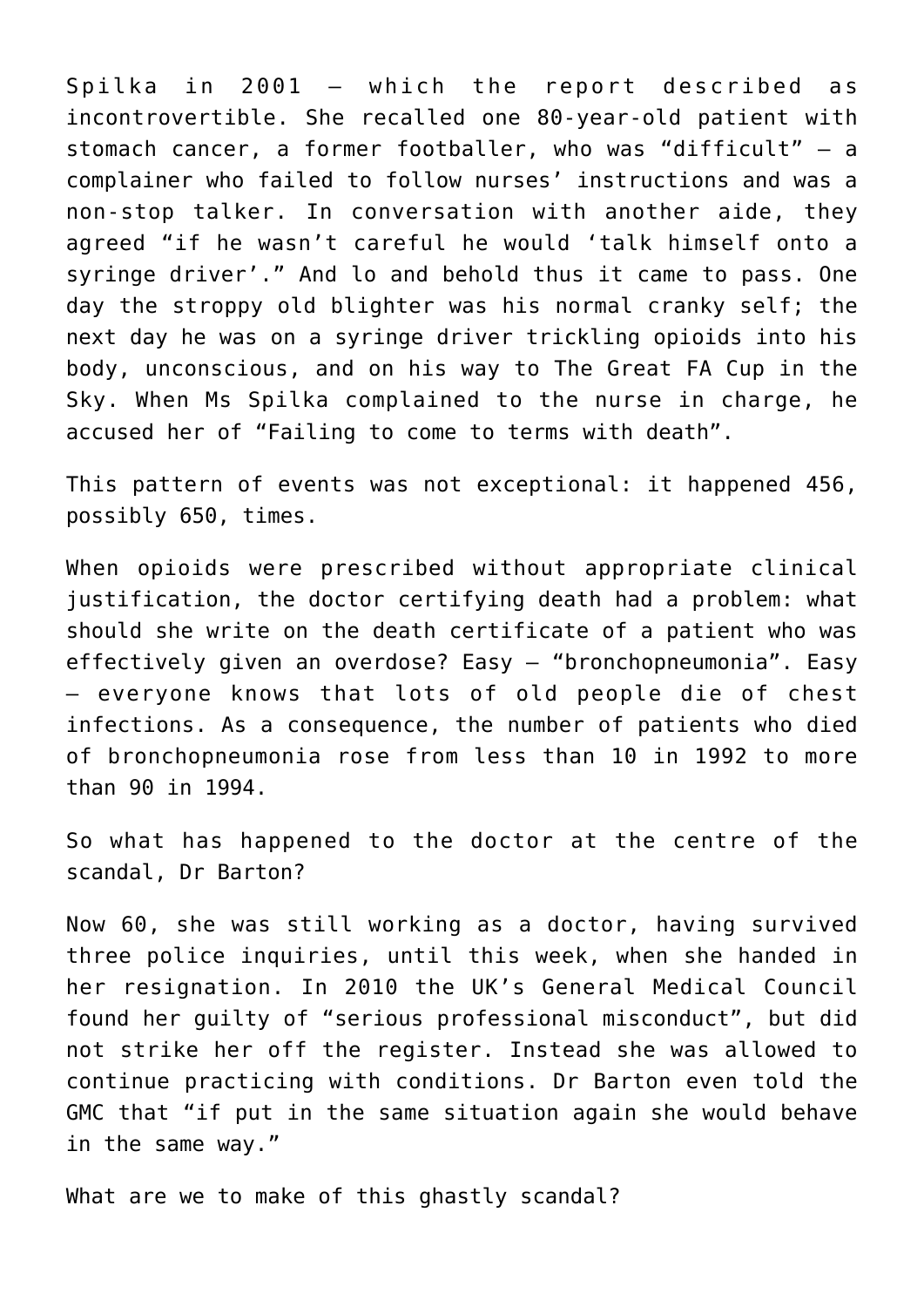I know that it's rude, that it's not exact, that it's unduly provocative, but I cannot help thinking of the word "Nazi" in relation to the behaviour of the healthcare staff at Gosport War Memorial Hospital. Yes, Nazi killing of "useless eaters" was enforced by government writ and no official of the British government ever visited Gosport with instructions to reduce the number of the elderly and dying.

But the attitude was the same in three respects. In both there was a wilful "disregard for human life"; in both the main participants refused to accept responsibility; and in both the number of deaths defies belief. In fact, Dr Barton said that none of the consultant specialists had ever expressed concern about her working practices. Perhaps there's a book to be written about it modelled on [Hitler's Willing Executioners](https://www.amazon.com/Hitlers-Willing-Executioners-Ordinary-Holocaust/dp/0679772685) – "The Willing Executioners of the National Health Service".

And all this has happened in a country which is seriously debating the merits of assisted suicide. An incompetent doctor shortened the lives of 650 patients without asking their consent or the consent of their relatives. And what happened as news of this came to light? Nothing much. It took the government about 20 years to issue a fair and balanced report. And still no one has been charged with a crime.

The deaths at Gosport War Memorial Hospital are even more frightening than the murders perpetrated by [Dr Harold Shipman,](https://en.wikipedia.org/wiki/Harold_Shipman) a general practitioner in the English Midlands who may have killed as many as 250 of his patients. He was convicted in 2000 and hanged himself in jail in 2004.

In Shipman's case, a single rogue doctor killed the patients; at Gosport, the system killed the patients. When he was finally exposed, Shipman had no one to protect him. When the hospital's disregard for human life was exposed, a forest of obstacles sprang up which shielded everyone from blame.

At the moment, shortening the life of a patient is a crime.